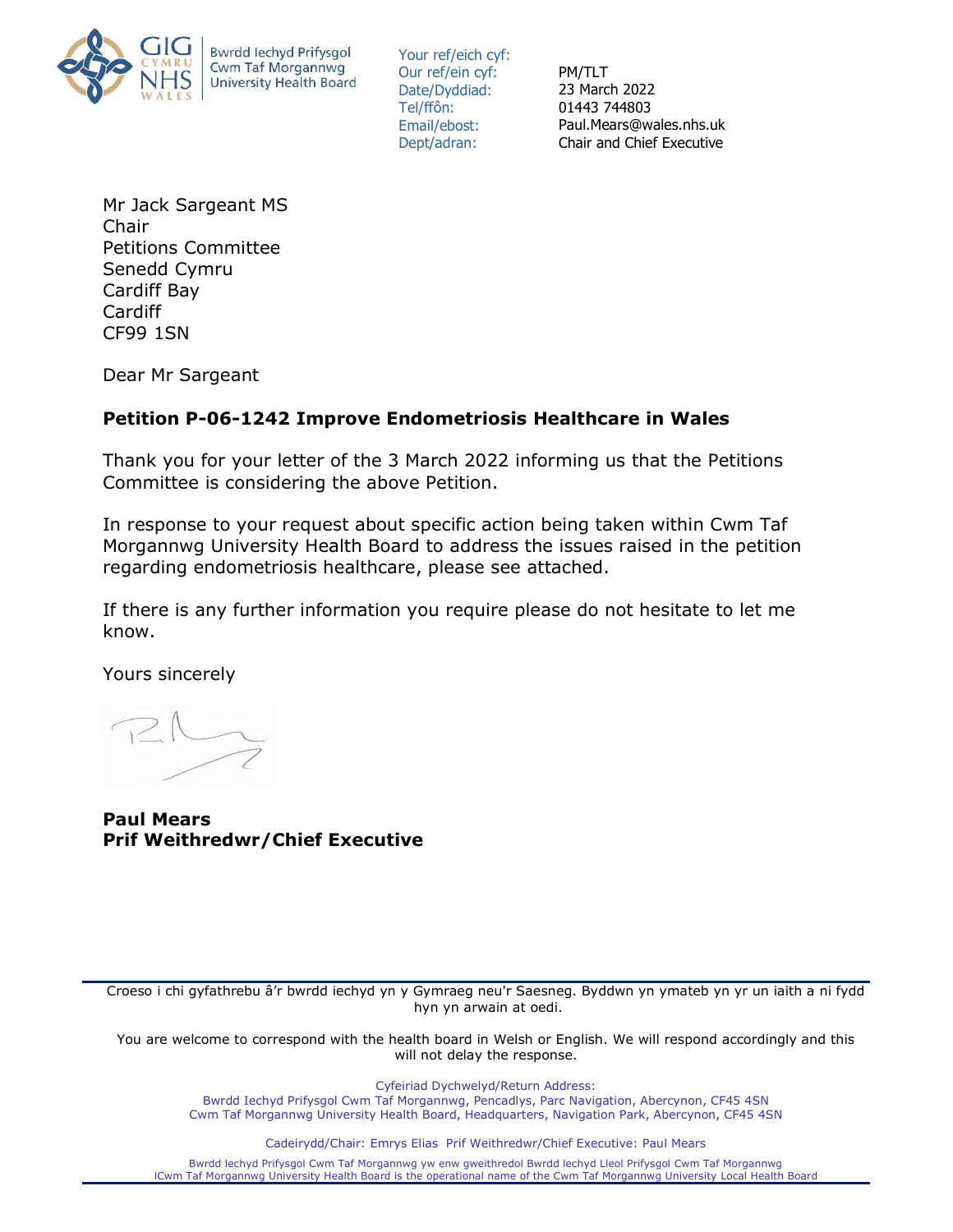

|                   | IMPROVING ENDOMETRIOSIS HEALTHCARE IN CWM TAF MORGANNWG UNIVERSITY HEALTH BOARD                                                                                                                                                                                                                                                                                                                                                                                                                                                                                                                                                                                                  |
|-------------------|----------------------------------------------------------------------------------------------------------------------------------------------------------------------------------------------------------------------------------------------------------------------------------------------------------------------------------------------------------------------------------------------------------------------------------------------------------------------------------------------------------------------------------------------------------------------------------------------------------------------------------------------------------------------------------|
| <b>Situation</b>  | Significant investment and development to the service for women diagnosed with endometriosis within the last 12 months<br>New appointment to Endometriosis Clinical Nurse Specialist (CNS) started in service end of January 2022<br>Bridgend ILG has appointed a Clinical Lead for Endometriosis<br>Merthyr Cynon/Rhondda Taff Ely are in the progress of appointing a Clinical Lead<br>Direct contact via Email to Endometriosis CNS for women to access clinical support<br>Forging links with the wider MDT - i.e, dieticians, physiotherapists, pain management teams, bowel and urology<br>specialist nurses to enhance the provision of care for women with endometriosis |
| <b>Background</b> | NICE and RCOG recommendations clearly established gold standard care. Gap analysis suggested these standards would be<br>difficult to implement within CTMUHB without further investment.<br>Women's Health Implementation Group within Welsh Government successfully accessed funding for CNS in each health<br>board (0.6 WTE in Merthyr Cynon locality, 0.6 WTE Bridgend locality)                                                                                                                                                                                                                                                                                            |
| <b>Assessment</b> | Current key objectives 2022-2023:<br>Currently improving the pathway for women to be referred into the service easily and to minimise delay<br>1.<br>Enhancing the full multi-disciplinary approach to care provision<br>2.<br>The development of a Standard Operating Procedure for the Endometriosis service<br>3.<br>Improving the audit of care within the speciality and driving improvement<br>4.<br>Research opportunity within the speciality<br>5.                                                                                                                                                                                                                      |